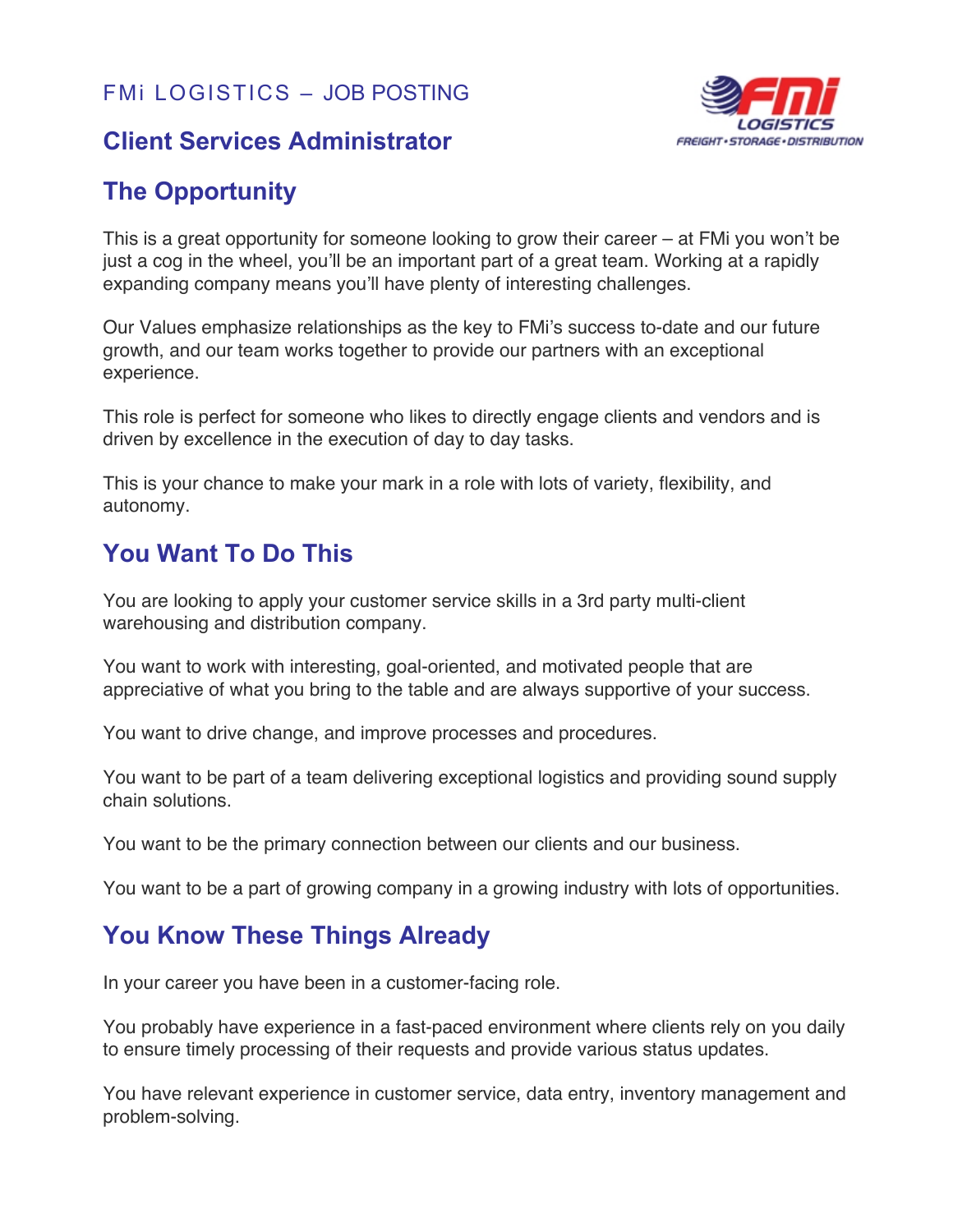#### **Client Services Administrator**



You'd stand out if you already understand how warehousing and 3PL companies operates, familiar with some warehouse management system.

You are comfortable using Microsoft office tools like Outlook, MS Word, MS Excel and MS PowerPoint.

You have very strong client-focused service skills and you like working in a team to accomplish set goals.

You know what it takes to identify what task is critical, important or necessary, and posses the ability to prioritize tasks appropriately.

You're a fast learner and your talents are aligned with the company's values.

You're an innovative thinker and able to come up with new and useful ideas.

Your ability to independently manage various accounts, and to react and adjust to change with ease will make you perfect for this job.

# **You Should Know This About The Job**

You'll report directly to the Operations Manager of our Warehousing and Distribution Group and have their support.

As a member of the warehousing and distribution group, you will be well-compensated.

Along with your salary, you'll have some performance bonus perks.

You'll have plenty of incentives to continue learning and growing your skills through our Education Re-imbursement program.

You can take advantage of the Annual Family Benefit to use for community or recreational memberships.

Working at a rapidly expanding company means you'll have plenty of interesting assignments, lots of diverse challenges, and opportunities for career growth.

You'll mainly work at one of our offices in SE Calgary. No need to pay for parking or public transport – parking is free and right beside the building.

We care about outcomes and we like people who are results-driven. We like creative problem-solvers and curious people.

# **Are You A Good Fit?**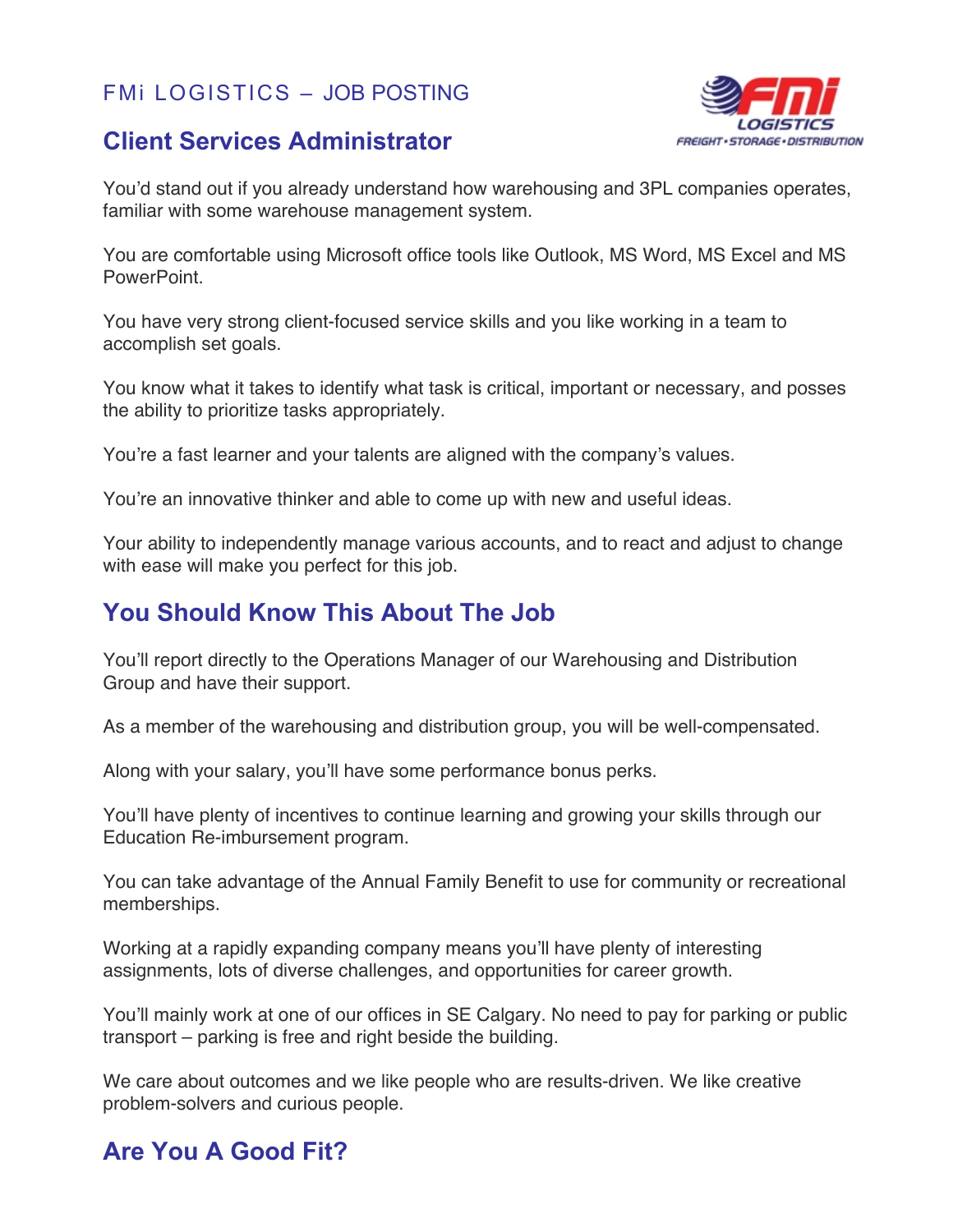### **Client Services Administrator**



Think you've got what it takes? Are you ready to join a great team?

We're ready to hire the right person immediately.

This is a great opportunity for someone looking to grow their career – at FMi you won't be just a cog in the wheel, you'll be an important part of a great team. Working at a rapidly expanding company means you'll have plenty of interesting challenges.

Our Values emphasize relationships as the key to FMi's success to-date and our future growth, and our team works together to provide our partners with an exceptional experience.

This role is perfect for someone who likes to directly engage clients and vendors and is driven by excellence in the execution of day to day tasks.

This is your chance to make your mark in a role with lots of variety, flexibility, and autonomy.

This is a great opportunity for someone looking to grow their career – at FMi you won't be just a cog in the wheel, you'll be an important part of a great team. Working at a rapidly expanding company means you'll have plenty of interesting challenges. Our Values emphasize relationships as the key to FMi's success to-date and our future growth, and our Accounting team works together to provide our clients, our partners, and our employees with an exceptional experience.

This is your chance to see the future and work closely with the Accounting Team and Business Unit Teams to ensure all vendor transactions are managed efficiently and timely.

This role is perfect for someone who likes to creatively strive for success and is driven by excellence in the execution of those plans.

This is your chance to make your mark in a role with lots of variety, flexibility, and autonomy.

Performance Incentives mean you'll be a key member of the Accounting Team. As an Accounts Payable Coordinator, you will enjoy meaningful growth in your accounting or administrative career towards longer term career growth, this is your chance to become invested in your career and influence our growth for the long-term.

#### **You Want to Do This**

You want to work with a great team and expand your skills.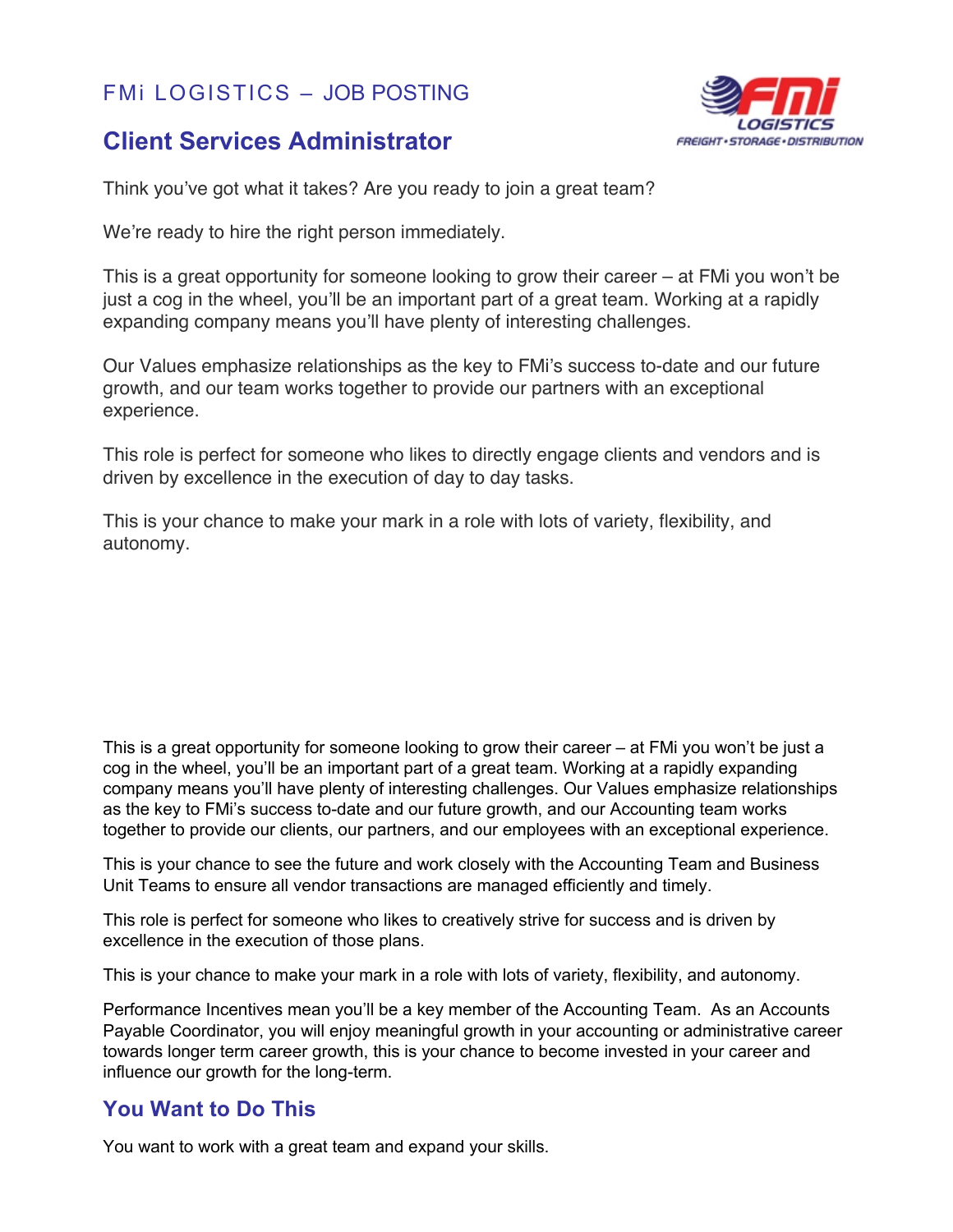### **Client Services Administrator**



You are looking to contribute your expertise in accounts payable –setting up and maintaining vendors, verifying coding and entering vendor invoices, ensuring appropriate approvals, producing two cheque runs per month and any quick payments required, continuous improvement, and team development.

You want to contribute to the FMi Logistics Finance team and our strategic business planning. You want to drive change and improve processes and procedures.

Outside of the box thinking is your skill and executing is your passion.

You like supporting operational personnel and intimately learning the business.

You want to work with interesting, loyal, and motivated people.

Explore and identify new strategies to more efficiently deliver any and all accounting services.

#### **You Know These Things Already**

In your career you have been a solid, consistent performer. You have five or more years of direct experience in accounts payable.

You have relevant experience in integrated accounting systems.

You have a high school diploma and possibly more, concentrating on administrative or accounting skills.

Your use and skill with Excel is at least an intermediate level, using look-up and pivot table functionality.

You will stand out if you already understand Freight Management and/or multi-client warehousing, and third-party logistics specifically.

You're really good with employees and vendors/partners alike. You have very strong client-focused service skills.

You're an innovative thinker and able to come up with new and useful ideas.

Your ability to independently manage a number of competing priorities at the same time, and to react and adjust to change with ease will make you perfect for this job.

# **You Should Know This About the Job**

You'll report directly to the Controller and have their support.

As a member of the Accounting Team, you will be well-compensated. Along with your salary, you'll have a Performance Incentive component.

You'll have plenty of incentives to continue learning and growing your skills through an Education Re-imbursement program and our support.

You can take advantage of the Annual Family Benefit to use for community or recreational memberships.